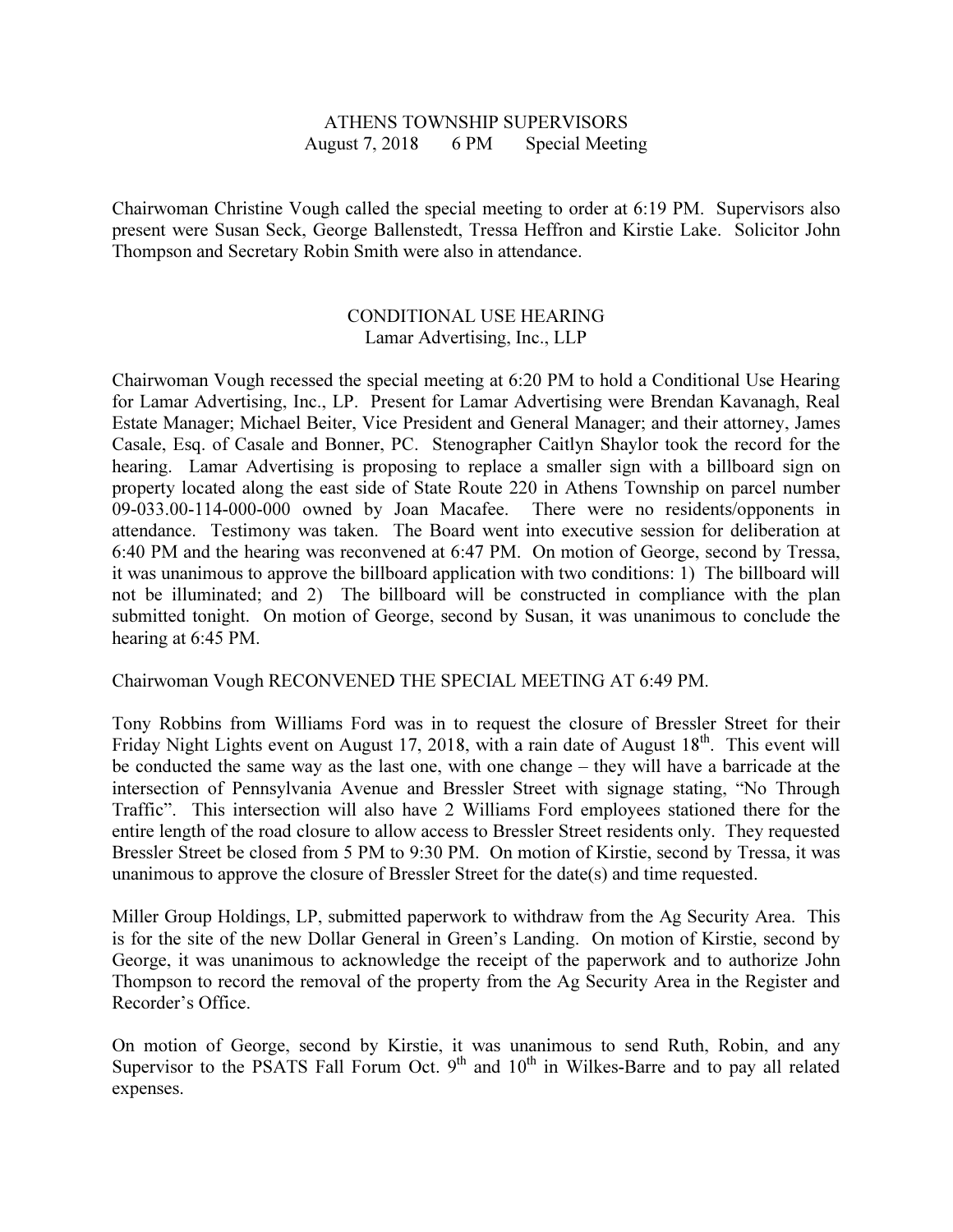Page Two Athens Township Supervisors August 7, 2018

Robin advised the Board that the annual COG dinner will be held in Alba on August  $27<sup>th</sup>$ . If anyone wishes to attend, please let her know before August  $17<sup>th</sup>$  so she can make your reservation.

Robin and Ruth have registered for the "Developing Your Township Budget" class in Dallas, PA which will be held on August  $22^{nd}$  from  $9 - 11:30$  AM. Robin encouraged all board members to attend as well.

On motion of George, second by Kirstie, it passed to approve the minutes of July 25, 2018 as written, with Tressa abstaining as she was on vacation.

Ed Reid told the Board that Sayre Used Auto Sales, after numerous contacts, still has not paid their engineering fees. We have paid the engineers and the money is now owed to the township. On motion of Kirstie, second by Christine, it was unanimous to authorize John Thompson to file suit in small claims court.

Ed also advised the Board that there is a small lot on the corner of Pine Tree Road and West Lockhart Street by the Rosh signs that now has an old camper parked on it. Sayre Health Care is shuttling one of its residents from the personal care home to this trailer to stay for several hours daily and then comes and picks him up. Ed questions whether this is a residential use. The gentleman is unsupervised. Emergency services has an address of 43 Pine Tree Road. Robin said she can't believe they got this address from Scott at Bradford County Planning, because this is not a residence or a fixed structure. She will call Scott in the morning to see what he knows about this – if anything. The Board directed John Thompson to send a letter to the property owner about this.

Chairwoman Vough took the Board into executive session at 7:25 PM for personnel. The regular meeting reconvened at 8:15 PM.

The Board will send a letter to the Auditors recommending that they consider increasing the minimum hours for Susan Seck from 32 hours to a minimum of 35 hours per week.

On motion of Kirstie, second by Christine, it was unanimous to hire Logan Minard and Corey Bowman as recycling backup attendants at \$7,25/hour, to be put on the roster as soon as all the necessary employment paperwork has been completed.

The Board reviewed the list of hydrants that the township is paying for monthly. This is a 2016 list that Susan and Randy Simmons of Aqua PA reviewed previously. Randy was supposed to get back to Susan, but she has not heard from him concerning the discrepancies. Robin made notes on the paperwork for Aqua to double-check ownership of several of the hydrants so we can get this resolved. Robin said we were being billed for 72 hydrants and our latest bill is for 101